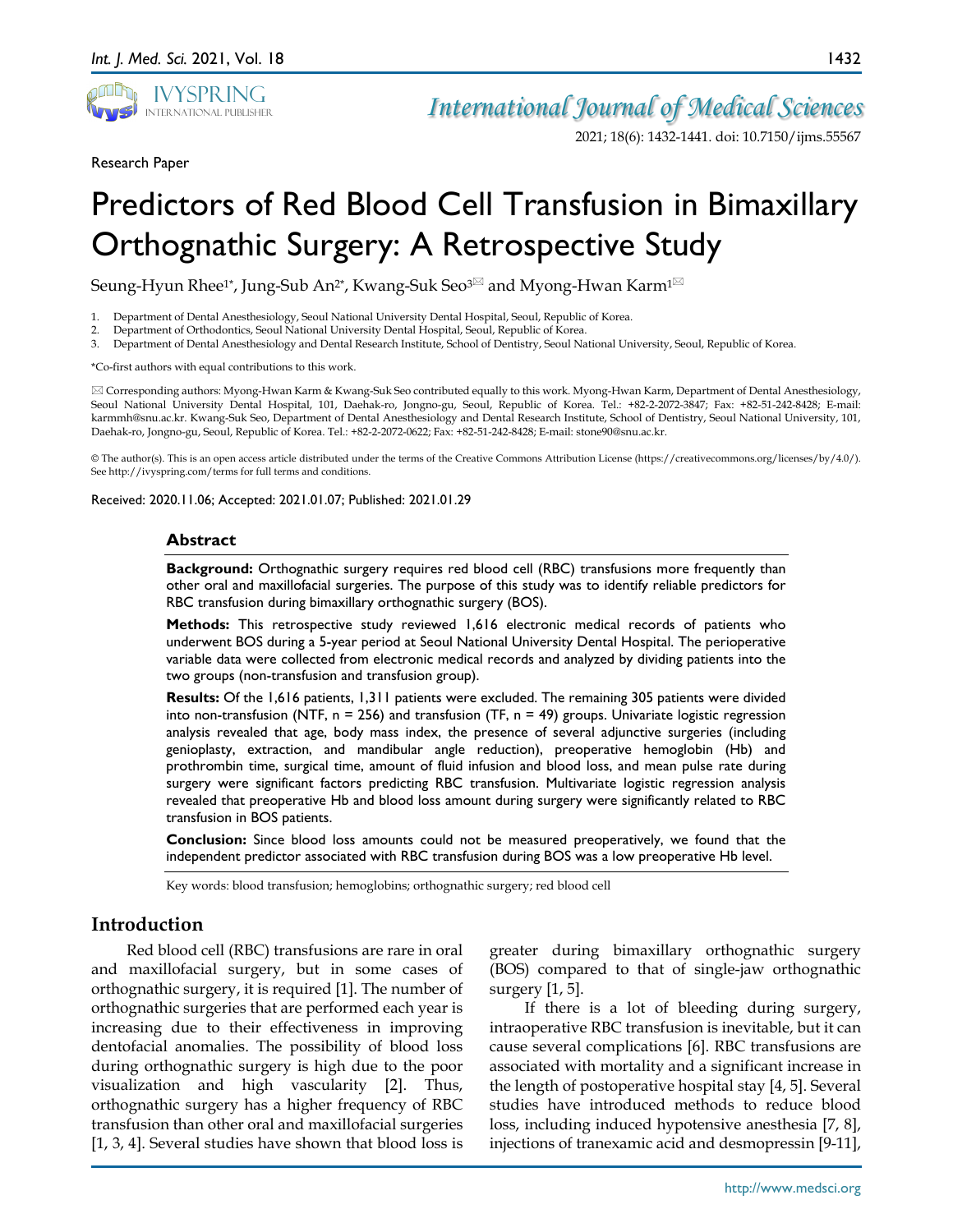and preoperative autologous blood donation (PABD) [12, 13] during orthognathic surgery. If the amount of blood loss can be predicted before BOS is performed, the surgical team can prepare for it and possibly prevent it. However, it is difficult to predict the amount of blood loss before BOS, as well as the potential for RBC transfusion. The operating time, segmentation of the maxilla, and preoperative values of the RBC count, hemoglobin (Hb), and hematocrit (Hct) can influence the amount of blood loss during orthognathic surgery [2, 14, 15]. However, previous studies were conducted by various operators, and the reliability of the factors affecting blood loss conflicted between studies. In addition, few articles have been published on RBC transfusion-related factors in BOS.

To our knowledge, no article has demonstrated the reliable predictors of RBC transfusion during BOS. The purpose of the present study was to determine reliable predictors of RBC transfusion during BOS.

# **Methods**

This retrospective study was conducted at the Department of Dental Anesthesia at the Seoul National University Dental Hospital, Seoul, Republic of Korea. The need to obtain informed consent was waived since the data for the study were obtained solely from electronic medical records (EMRs) were reviewed. This single-center retrospective study was approved by the Institutional Review Board of the Seoul National University School of Dentistry (Approval number, S-D20190029). Under the approval of the Institutional Review Board, we collected EMR data from July 2014 to December 2019.

#### **Patients**

The EMRs of 1,616 patients who underwent elective orthognathic surgery at our institute from July 2014 to December 2019 were reviewed for this study. The patients were diagnosed with mandibular prognathism, mandibular retrognathism, facial asymmetry, malocclusion, and obstructive sleep apnea. The inclusion criteria for this study included patients who underwent elective orthognathic surgery at our institute. Exclusion criteria were as follows: (1) patients who were not treated by a single surgical surgeon and single anesthesiologist; (2) patients who underwent re-fixation; (3) patients with the American Society of Anesthesiologists (ASA) patient status III or higher; (4) patients who underwent single jaw surgery; (5) patients who did not follow the pathway of normal orthognathic surgery, (e.g., total temporomandibular joint reconstruction, distraction osteogenesis, hemifacial microsomia); (6) patients who underwent PABD; (7) patients with coagulation disorders; and (8) patients

with insufficient data in their EMRs.

#### **Anesthetic technique**

All surgeries at our institute were performed by the oral and maxillofacial surgeon with more than 10 years of BOS experience and the anesthesiologist using the same protocol for each case. Standard preoperative evaluations, such as medical history, vital signs, routine laboratory tests, electrocardiography (ECG), and chest X-rays were performed for all patients within three months of surgery. No patients were given any preanesthetic medications before arriving in the operating room. Anesthesia was induced after establishing routine patient monitoring (pulse oximetry, ECG, and non-invasive blood pressure), bispectral (BIS) index monitoring, and sufficient preoxygenation. Two methods of anesthesia were performed: volatile and total intravenous anesthesia. For volatile anesthesia, anesthesia was induced with 1% propofol (1.5-2.5 mg/kg) or thiopental (4-5 mg/kg). When 1% propofol was used, 30 mg lidocaine was used prior to the propofol injection. For total intravenous anesthesia, the first target effect site concentration of propofol was set to 5 μg/mL with 5 ng/mL of remifentanil, which were administered with an Orchestra Base Primea target-controlled infusion system (Fresenius Kabi, Bad Homburg, Germany). For the neuromuscular blockades, a 0.5-0.8 mg/kg bolus of rocuronium was administered following anesthesia induction, and additional doses were administered as needed. After sufficient time for muscle relaxation, nasotracheal intubation was performed and mechanical ventilation was maintained in a volume control mode with 50% oxygen and 6-8 mL/kg of tidal volume with positive end expiratory pressure utilized as needed. The respiratory rate was adjusted to maintain end-tidal carbon dioxide partial pressure between 30 and 35 mmHg. Invasive blood pressure monitoring and arterial blood gas analysis (ABGA) were performed by placing a 20-gauge catheter in the dorsalis pedis artery. For volatile anesthesia, desflurane or sevoflurane was administered, and the minimum alveolar concentration was maintained between 0.9 and 1.2 depending on the BIS index level (40-60) and vital signs. For total intravenous anesthesia, propofol  $(2-4 \mu g/mL)$  and remifentanil  $(3-10 \mu g/mL)$  were used depending on the BIS index level (40-60) and vital signs. Several methods were used to reduce blood loss and the possibility of an RBC transfusion. Induced hypotensive anesthesia (mean arterial pressure 50-65 mmHg) was administered for procedures in which considerable blood loss was expected like down fractures of the maxilla, mandibular osteotomies, genioplasties, or mucosal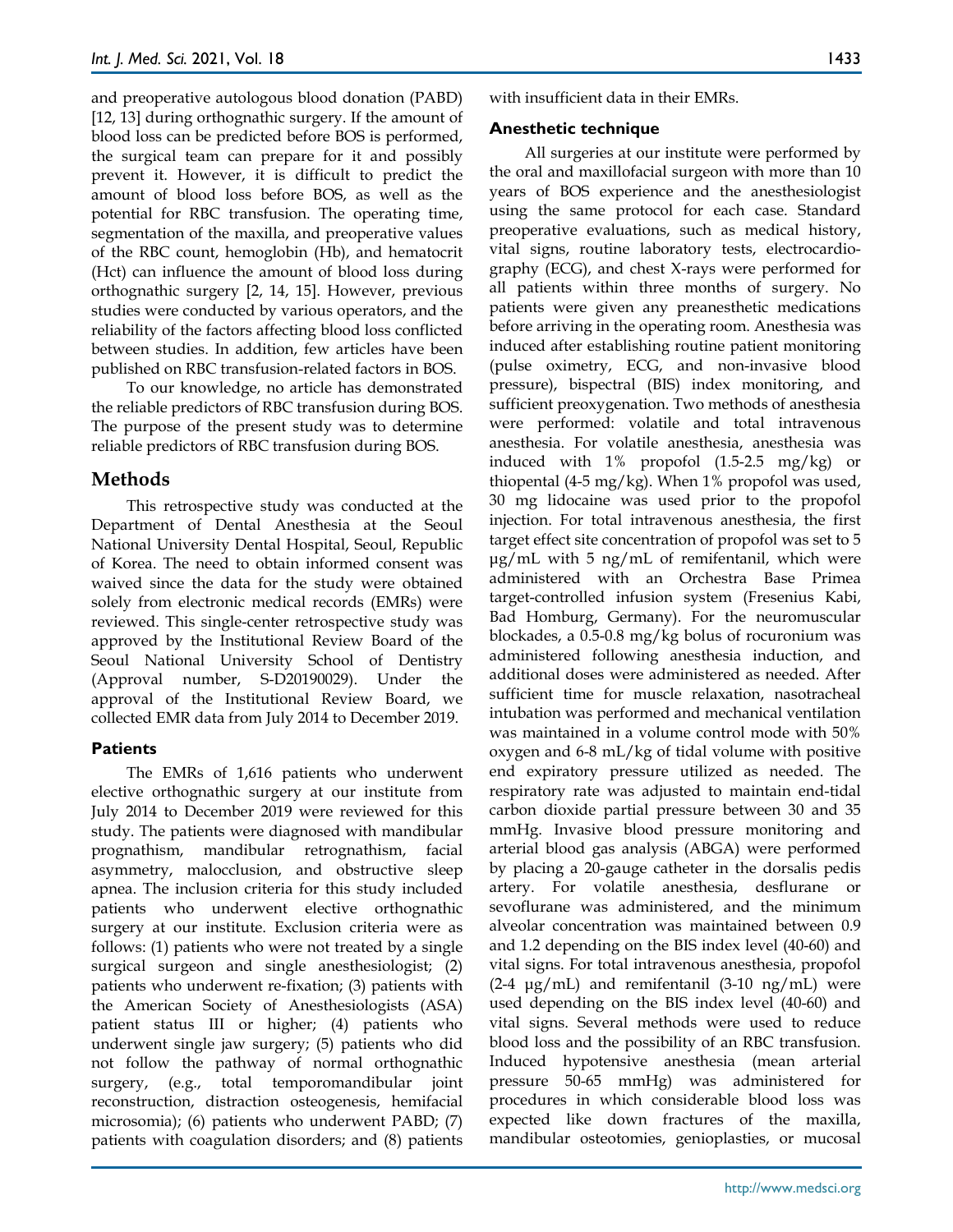incisions [16, 17]. To check the patient's status, ABGA was performed every two hours during surgery. Urine output was measured every hour after bladder catheterization. Upon completion of the operation, residual neuromuscular paralysis was reversed using sugammadex. After recovery of self-respiration, the patients were transferred to a postanesthetic care unit. After confirmation of the complete recovery of consciousness, self-respiration (with sustained spontaneous respiration rate  $> 12/min$ , and an open airway, the tracheal tube was removed.

## **Surgical technique: bimaxillary orthognathic surgery; Le Fort I osteotomy and bilateral sagittal split osteotomy**

Before surgical incision, all patients were infiltrated with four to five dental lidocaine cartridges (2% lidocaine with 1:100,000 epinephrine) in the mucosa of the incision site. The procedure was initiated with a Le Fort I (LFI) osteotomy. After mobilization of the maxilla, the greater palatine canal and the descending palatine neurovascular bundle were identified. A large amount of bleeding was expected during the posterior procedure of the maxilla because of its rich pterygomaxillary vascular network [18]. A judicious fracture of the pterygoid plates was performed to complete the osteotomy. The maxilla was subsequently moved to the planned position and any bony interferences were removed during this process. Mandibular surgery was performed using the bilateral sagittal split osteotomy (BSSO) technique [19]. The technique used in our study involved splitting the mandible at the inferior border, which provides controlled positioning of the proximal segment.

## **Transfusion criteria and grouping**

The perioperative RBC transfusion approach was in accordance with recent standard transfusion guidelines [20-22]. Indications for RBC transfusion included an Hb value below 7-8 g/dL and/or when an anesthesiologist determined that RBC transfusion was necessary. A delay in RBC transfusion until the end of the main procedure was attempted while maintaining the blood pressure with an infusion of crystalloids or colloids. All the data from the two patient groups were divided to assess the predictors of RBC transfusion: TF group (patients who were transfused with RBC) and NTF group (patients who were not transfused with RBC). In addition, the TF group was divided into two subgroups: a smaller volume transfusion group (same or less than two RBC packs) and a larger volume transfusion group (more than two RBC packs).

#### **Data collection**

Data on potential factors correlated to intraoperative blood loss were retrospectively collected from the EMRs of patients who received elective BOS. Demographic data (age, gender, body weight, height, body mass index [BMI], preoperative vital signs, past medical and surgical history, and ASA classification) were collected. Laboratory data (including Hb, Hct, platelet count, activated partial thromboplastin time, international normalized ratio [INR], prothrombin time [PT], calcium, phosphorus, glucose, blood urea nitrogen, uric acid, cholesterol, total protein, albumin, total bilirubin, alkaline phosphatase, aspartate aminotransferase, alanine aminotransferase, creatinine, sodium, potassium, and chloride), chest X-rays, and 12-lead ECGs were collected. Intraoperative data (durations of surgery and anesthesia, amounts of drugs and fluid, estimated intraoperative blood loss [EBL], urine output, number of packed RBC transfusions, and ABGA data every two hours) were collected. Throughout the surgery, the mean value of oxygen saturation, pulse rate, end-tidal carbon dioxide, body temperature, systolic, diastolic, and mean arterial blood pressure were collected every 5 minutes. In addition, the mean value of pulmonary compliance, peak inspiratory pressure, and BIS were collected every 15 minutes. The EBL was calculated by subtracting the volume of saline solution used for irrigation from the total volume accumulated in the suction unit [23, 24]. The blood in the gauze was not included in the EBL measurement.

## **Statistical analysis**

Baseline characteristics and pre- and intraoperative variables of patients who underwent BOS were compared to assess the differences between the TF and NTF groups. Continuous data were analyzed using the independent t-test and categorical data were compared with a chi-square test or Fisher's exact test.

The variables associated with RBC transfusions were included in the univariate logistic regression analysis. The multivariate logistic regression analysis was performed on selected variables (age, BMI, preoperative Hb, preoperative PT, and EBL) to evaluate the independent factors associated with RBC transfusions. The variables were selected based on biological plausibility, clinical significance, and statistical considerations. The goodness of the fit of the model was evaluated using the Hosmer-Lemeshow test.

Differences in the baseline and the pre- and intraoperative variables between the smaller (less than two RBC packs) and larger (more than two RBC packs) volume transfusion groups were analyzed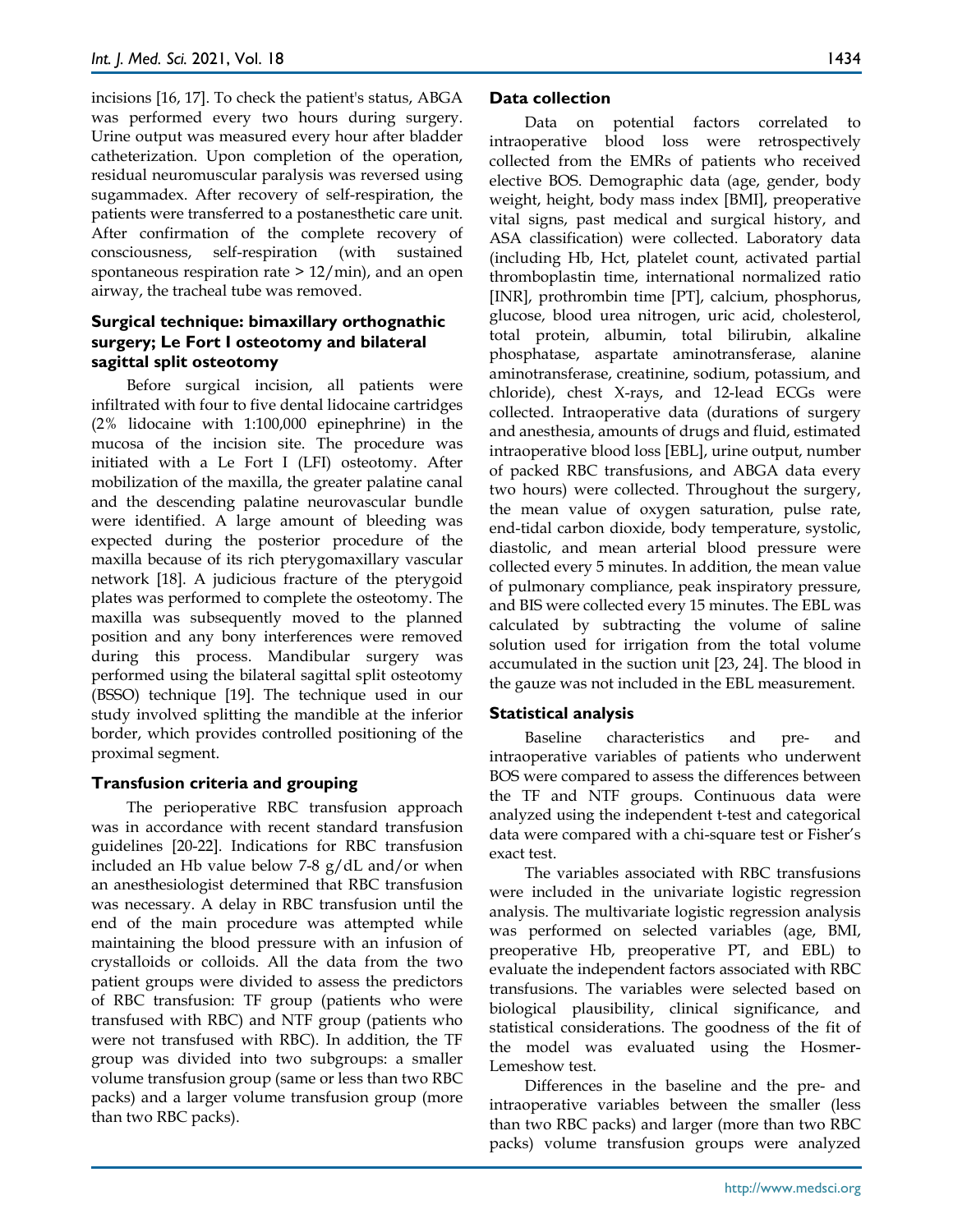using the Mann-Whitney U test. For all statistical analysis, IBS SPSS Statistics 25 was used and *P* < 0.05 was considered to be statistically significant.

## **Results**

For eligibility, 1,616 patients who were scheduled to undergo orthognathic surgery between July 2014 and December 2019 at our institute were screened. Of these, 1,311 were excluded for the following reasons: 1,259 patients did not underwent a procedure completed by a single surgeon; 2 patients required re-fixation; 11 patients underwent single jaw surgery; 6 patients followed a unusual orthognathic surgery pathway like distraction osteogenesis (2 patients), total temporomandibular joint reconstruction (2 patients), iliac bone graft to hemifacial microsomia patients (2 patients); and 33 patients had insufficient data in their EMRs. Thus, 305 patients were selected for the study and were subsequently divided into the NTF (256 patients) and TF (49 patients) groups (Figure 1).



Figure 1. A flow diagram of the study population. BOS: bimaxillary orthognathic surgery; EMR: electronic medical records.

Statistically significant differences were found between the NTF group and TF group with regard to the baseline demographic data. Patients in the TF group were younger  $(P = 0.042)$  with smaller weight and height values (*P* < 0.001) and, thus lower BMI (*P* = 0.007) than the noes in the NTF group. There was no difference between the two groups in gender ratio, past medical and surgical history, and ASA classification (Table 1).

**Table 1.** Demographic characteristics and past history of patients who underwent bimaxillary orthognathic surgery

| Variables                            | NTF group $(n = 256)$ | TF group $(n = 49)$ | P-Value |
|--------------------------------------|-----------------------|---------------------|---------|
| Demographic data                     |                       |                     |         |
| Age (years)                          | $23.4 \pm 5.2$        | $21.8 \pm 4.4$      | 0.042   |
| Gender (male/female)                 | 127/129 (49.6/50.4)   | 18/31 (36.7/63.3)   | 0.119   |
| Body weight (kg)                     | $65.2 \pm 14.1$       | $56.8 \pm 11.3$     | < 0.001 |
| Height (cm)                          | $169.4 \pm 8.9$       | $164.1 \pm 8.2$     | < 0.001 |
| BMI (kg/m <sup>2</sup> )             | $22.6 \pm 3.9$        | $21.0 \pm 3.2$      | 0.007   |
| Past medical history                 |                       |                     |         |
| Cardiovascular disease               | 2(0.8)                | 1(2)                | 0.410   |
| Pulmonologic disease                 | 5(2)                  | 0(0)                | 1.000   |
| Hematologic disease                  | 3(1.2)                | 1(2)                | 0.506   |
| Endocrine disease                    | 3(1.2)                | 0(0)                | 1.000   |
| Hepatologic disease                  | 1(0.4)                | 0(0)                | 1.000   |
| Psychologic disease                  | 13(1.2)               | 1(2)                | 0.506   |
| Genetic disease                      | 1(0.4)                | 1(2)                | 0.296   |
| Neurologic disease                   | 1(0.4)                | 0(0)                | 1.000   |
| Allergy                              | 29 (11.3)             | 7(14.3)             | 0.628   |
| Others                               | 12(4.7)               | 1(2)                | 0.701   |
| Past surgical history                |                       |                     |         |
| Orthognathic surgery                 | 7(2.7)                | 1(2)                | 1.000   |
| Surgery related with<br>facial cleft | 15(5.9)               | 2(4.1)              | 1.000   |
| Orofacial surgery                    | 38 (14.8)             | 6(12.2)             | 0.825   |
| Chest surgery                        | 5(2)                  | 1(2)                | 1.000   |
| Abdomen surgery                      | 11(4.3)               | 3(6.1)              | 0.478   |
| Limb surgery                         | 5(2)                  | 1(2)                | 1.000   |
| Spine surgery                        | 2(0.8)                | 1(2)                | 0.410   |
| Others                               | 13(5.1)               | 4(8.2)              | 0.492   |
| <b>ASA Classification</b>            |                       |                     |         |
| Class I                              | 247 (96.5)            | 46 (93.9)           | 0.417   |
| Class II                             | 9(3.5)                | 3(6.1)              |         |

The values are expressed as the mean ± standard variation or number (%). ASA: American Society of Anesthesiologists; BMI: body mass index; NTF: patients who were not transfused with red blood cells; others of past medical history: otitis media, strabismus, scoliosis, and skin burn; TF: patients who were transfused with red blood cells.

Some preoperative conditions differed between the two groups. In the TF group, body temperature was significantly higher (*P* = 0.011) while Hb and Hct were significantly lower ( $P < 0.001$ ). Patients who received RBC transfusions (TF group) also exhibited higher INR and PT (*P* = 0.004). Other preoperative conditions were not significantly different between the two groups (Table 2).

In this study, three types of osteotomies were performed for the maxilla (LFI osteotomy, LFI osteotomy with anterior segmentation, and LFI osteotomy with Y segmentation) and two types of osteotomies performed for the mandible (BSSO, and BSSO with anterior segmentation). Additional procedures including genioplasties, segmental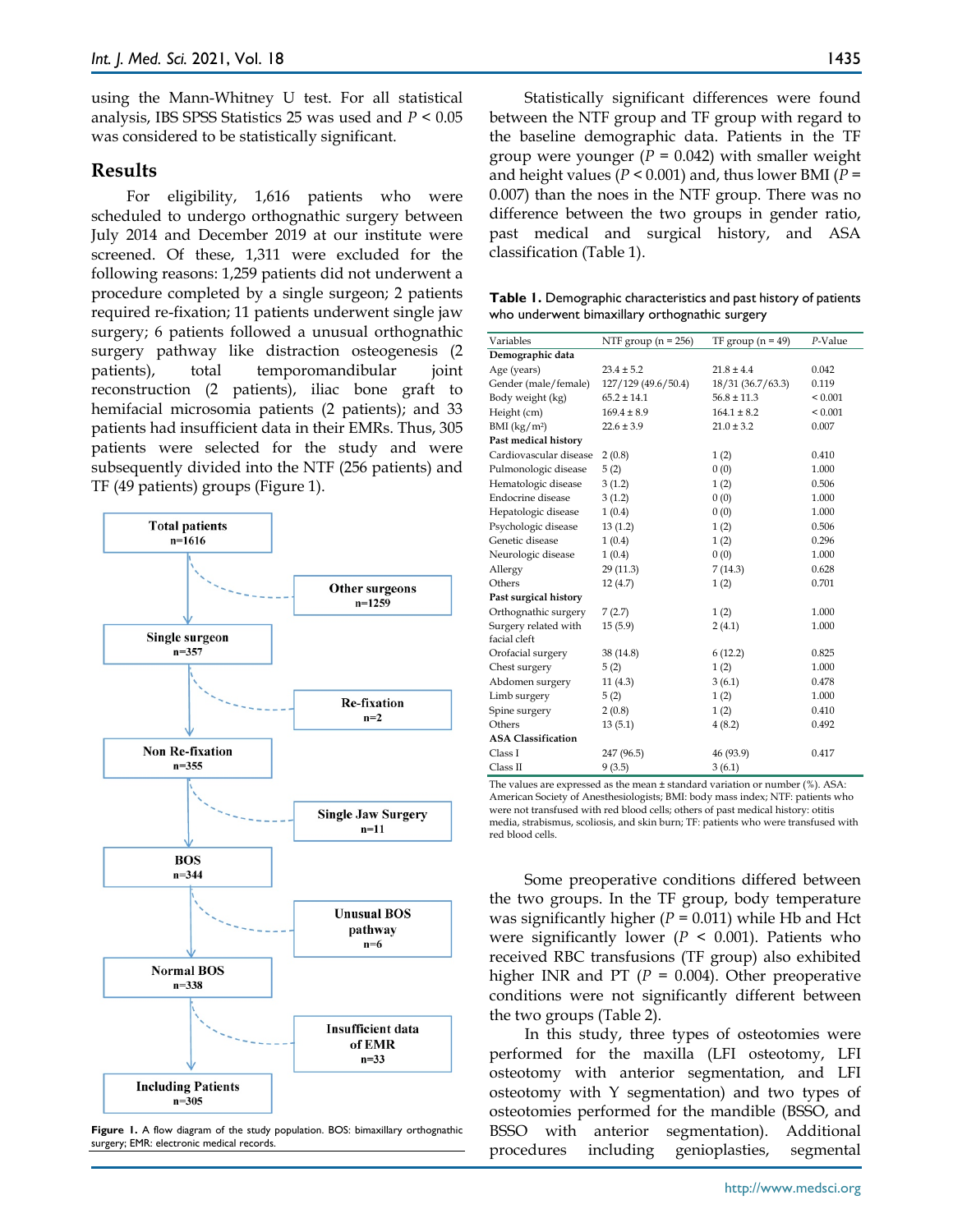osteotomies of the maxilla, turbinectomies, tooth extractions, mandibular angle reduction, glossectomies, iliac bone grafts, and face lifts with threads were performed if necessary. The effects of the procedures on EBL and RBC transfusions were also investigated. Patients in the TF group received significantly more adjunctive surgical procedures than the NTF group including genioplasties  $(P =$ 0.007), tooth extractions ( $P = 0.006$ ), and mandibular angle reduction  $(P = 0.001)$ . The type of anesthesia used was not correlated with a statistically significant difference between the two groups (Table 3).

**Table 2.** Preoperative variables of the patients who underwent bimaxillary orthognathic surgery

| Variables                       | NTF group<br>$(n = 256)$ | TF group<br>$(n = 49)$ | $P$ -Value  |
|---------------------------------|--------------------------|------------------------|-------------|
| ABO type                        |                          |                        |             |
| А                               | 81 (31.6)                | 13(26.5)               | 0.247       |
| B                               | 67(26.2)                 | 9(18.4)                |             |
| AB                              | 36(14.1)                 | 12(24.5)               |             |
| O                               | 72 (28.1)                | 15(30.6)               |             |
| HBsAg                           | 1(0.4)                   | 0(0)                   | 1.000       |
| Anti-HCV B                      | 1(0.4)                   | 1(2)                   | 0.296       |
| Anti-HBs B                      | 95 (37.1)                | 22 (44.9)              | 0.337       |
| Preoperative condition          |                          |                        |             |
| Systolic blood pressure (mmHg)  | $119.5 \pm 14.6$         | $114.9 \pm 16.5$       | 0.051       |
| Diastolic blood pressure (mmHg) | $78.3 \pm 9.5$           | $75.4 \pm 11.5$        | 0.058       |
| Heart rate (beats/min)          | $80.7 \pm 12.2$          | $82.4 \pm 12.9$        | 0.374       |
| Body temperature (°C)           | $36.7 \pm 0.3$           | $36.9 \pm 0.4$         | 0.011       |
| Hemoglobin $(g/dL)$             | $14.7 \pm 1.4$           | $12.9 \pm 1.8$         | ${}< 0.001$ |
| Hematocrit (%)                  | $43.4 \pm 3.7$           | $38.4 \pm 5.1$         | ${}< 0.001$ |
| Platelet count (×109/L)         | $259.8 \pm 53.2$         | $250.6 \pm 53.5$       | 0.266       |
| aPTT (seconds)                  | $38.0 \pm 5.0$           | $38.6 \pm 3.6$         | 0.426       |
| INR                             | $1.02 \pm 0.06$          | $1.04 \pm 0.06$        | 0.004       |
| PT (seconds)                    | $98.0 \pm 9.0$           | $94.0 \pm 9.0$         | 0.004       |
| Calcium (mg/dL)                 | $9.4 \pm 0.3$            | $9.3 \pm 0.4$          | 0.654       |
| Phosphorus (mg/dL)              | $3.7 \pm 0.4$            | $3.7 \pm 0.4$          | 0.865       |
| Glucose $(mg/dL)$               | $89.0 \pm 7.8$           | $87.5 \pm 7.3$         | 0.209       |
| Blood urea nitrogen (mg/dL)     | $11.6 \pm 3.3$           | $11.4 \pm 3.5$         | 0.592       |
| Uric acid (mg/dL)               | $5.4 \pm 1.5$            | $5.1 \pm 1.4$          | 0.119       |
| Cholesterol (mg/dL)             | $180.1 \pm 30.7$         | $176.4 \pm 31.9$       | 0.446       |
| Total protein $(g/dL)$          | $7.6 \pm 0.4$            | $7.6 \pm 0.4$          | 0.998       |
| Albumin $(g/dL)$                | $4.6 \pm 0.3$            | $4.6 \pm 0.2$          | 0.985       |
| Total bilirubin (mg/dL)         | $0.8 \pm 0.4$            | $0.8 \pm 0.3$          | 0.713       |
| Alkaline phosphatase (IU/L)     | $64.4 \pm 17.4$          | $63.3 \pm 13.5$        | 0.671       |
| Aspartate transaminase (IU/L)   | $21.3 \pm 8.9$           | $20.5 \pm 5.6$         | 0.518       |
| Alanine transaminase (IU/L)     | $21.5 \pm 20.8$          | $17.3 \pm 10.5$        | 0.171       |
| Creatinine (mg/dL)              | $0.9 \pm 0.2$            | $0.8 \pm 0.2$          | 0.050       |
| Sodium (mEq/L)                  | $141.4 \pm 1.5$          | $141.4 \pm 1.6$        | 0.856       |
| Potassium (mEq/L)               | $4.3 \pm 0.3$            | $4.3 \pm 0.3$          | 0.722       |
| Chloride (mEq/L)                | $103.7 \pm 1.7$          | $104.0 \pm 1.9$        | 0.317       |

The values are expressed as the mean ± standard variation or number (%). Anti-HBs B: hepatitis B virus surface antibody blood test; Anti-HCV B: hepatitis C virus antibody blood test; aPTT: activated partial thromboplastin time; HBsAg: hepatitis B virus surface antigen; INR: international normalized ratio; NTF: patients who were not transfused with red blood cells; PT: prothrombin time; TF: patients who were transfused with red blood cells.

The TF group underwent longer surgery and anesthesia times than the NTF group and had more EBL, which resulted in higher amounts of crystalloid and colloid infusions ( $P \le 0.001$ ). In addition, the TF group exhibited a lower BIS index (BIS) (*P* = 0.023),

higher mean oxygen saturation ( $P = 0.005$ ), and faster mean pulse rate  $(P = 0.001)$  during surgery (Table 4).

**Table 3.** Intraoperative surgical and anesthetic variables of patients who underwent bimaxillary orthognathic surgery

| Variables                      | NTF group<br>$(n = 256)$ | TF group<br>$(n = 49)$ | P-Value |
|--------------------------------|--------------------------|------------------------|---------|
| Adjunctive surgical procedures |                          |                        |         |
| Genioplasty                    | 106 (41.4)               | 31(63.3)               | 0.007   |
| Segmental osteotomy (Maxilla)  | 37 (14.5)                | 12(24.5)               | 0.090   |
| Turbinectomy                   | 42(16.4)                 | 9(18.4)                | 0.834   |
| Tooth extraction               | 43 (16.8)                | 17 (34.7)              | 0.006   |
| Mandibular angle reduction     | 38 (14.8)                | 18 (36.7)              | 0.001   |
| Glossectomy                    | 5(2)                     | 1(2)                   | 1.000   |
| Iliac bone graft               | 1(0.4)                   | 1(2)                   | 0.296   |
| Face lifting (Thread)          | 5(2)                     | 1(2)                   | 1.000   |
| Technique of anesthesia        |                          |                        |         |
| Total intravenous anesthesia   | 151 (59)                 | 26(53.1)               | 0.528   |
| Volatile anesthesia            | 105(41)                  | 23 (46.9)              |         |

The values are expressed as the number (%). NTF: patients who were not transfused with red blood cells; TF: patients who were transfused with red blood cells.

**Table 4.** Intraoperative anesthetic values of patients who underwent bimaxillary orthognathic surgery

| Variables                    | NTF group<br>$(n = 256)$ | TF group<br>$(n = 49)$ | $P-Value$    |
|------------------------------|--------------------------|------------------------|--------------|
| Time                         |                          |                        |              |
| Duration of surgery (min)    | $362.7 \pm 90.0$         | $448.5 \pm 115.0$      | ${}_{0.001}$ |
| Duration of anesthesia (min) | $416.3 \pm 93.4$         | $498.4 \pm 120.1$      | ${}_{0.001}$ |
| Anesthetic agent             |                          |                        |              |
| Propofol (mg)                | $2217.3 \pm 1941.9$      | $2088.4 \pm 2109.3$    | 0.675        |
| Remifentanil (mg)            | $8.2 \pm 7.7$            | $7.6 \pm 4.1$          | 0.586        |
| Thiopental (mg)              | $73.8 \pm 145.4$         | $68.4 \pm 132.6$       | 0.807        |
| Rocuronium (mg)              | $62.7 \pm 24.7$          | $63.0 \pm 28.3$        | 0.953        |
| Crystalloid (mL)             | $3402.8 \pm 1164.3$      | $4513.3 \pm 1518.6$    | ${}_{0.001}$ |
| Colloid (mL)                 | $560.7 \pm 468.2$        | $918.4 \pm 358.6$      | ${}_{0.001}$ |
| Total fluid (mL)             | $3963.5 \pm 1255.5$      | $5431.6 \pm 1612.9$    | ${}_{0.001}$ |
| $EBL$ (mL)                   | $532.6 \pm 204.9$        | $775.9 \pm 324.3$      | ${}_{0.001}$ |
| Urine output (mL)            | $1079.5 \pm 658.0$       | $1260.0 \pm 749.8$     | 0.087        |
| mBIS                         | $43.7 \pm 5.6$           | $41.1 \pm 6.0$         | 0.023        |
| mCompliance (ml/cm $H_2O$ )  | $40.2 \pm 8.7$           | $37.9 \pm 10.0$        | 0.137        |
| $m$ PIP ( $mm$ Hg)           | $16.6 \pm 3.0$           | $16.1 \pm 2.8$         | 0.381        |
| mSpO <sub>2</sub> (%)        | $99.0 \pm 0.7$           | $99.3 \pm 0.5$         | 0.005        |
| mEtCO <sub>2</sub> (mmHg)    | $32.7 \pm 2.2$           | $32.1 \pm 1.9$         | 0.101        |
| mPulse (beats per min)       | $76.3 \pm 11.0$          | $81.9 \pm 12.3$        | 0.001        |
| mTemp $(^{\circ}C)$          | $36.0 \pm 0.5$           | $35.8 \pm 0.6$         | 0.086        |
| mA-Syst (mmHg)               | $110.1 \pm 8.1$          | $108.0 \pm 7.3$        | 0.089        |
| mA-Diast (mmHg)              | $51.1 \pm 6.2$           | $51.1 \pm 5.5$         | 0.998        |
| mA-Mean (mmHg)               | $67.7 \pm 6.2$           | $67.7 \pm 5.3$         | 0.947        |

The values are expressed as the mean ± standard variation. The values of BIS, Compliance, and PIP were collected every 15 minutes and the values of  $SpO<sub>2</sub>$ EtCO2, pulse, temperature, arterial systolic blood pressure, arterial diastolic blood pressure, and arterial mean blood pressure were collected every 5 minutes during surgery. EBL: estimated intraoperative blood loss; mA Diast: mean value of the arterial diastolic blood pressure; mA Mean: mean value of the arterial mean blood pressure; mA Syst: mean value of the arterial systolic blood pressure; mBIS: mean value of the bispectral index score; mCompliance: mean value of lung compliance; mEtCO2: mean value of the partial pressure of end tidal carbon dioxide; mPIP: mean value of the peak inspiratory pressure; mPulse: mean value of the pulse rate; mSpO2: mean value of the percutaneous saturation of oxygen; mTemp: mean value of the body temperature; NTF: patients who were not transfused with red blood cells; TF: patients who were transfused with red blood cells.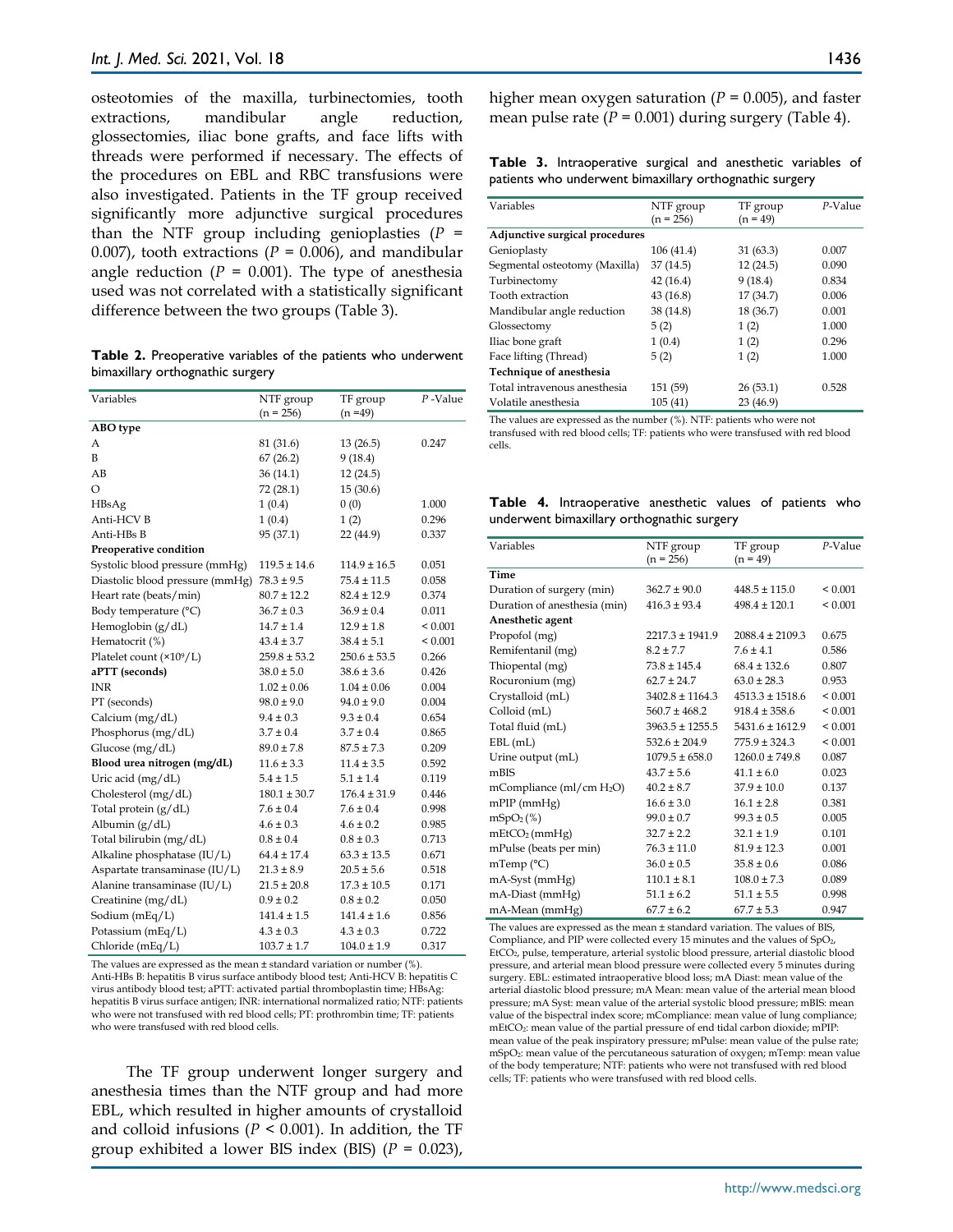**Table 5.** Intraoperative arterial blood gas analysis values of patients between the non-transfusion and transfusion groups

| Variables                  | NTF              | TF                | P-Value      |
|----------------------------|------------------|-------------------|--------------|
| 1st ABGA (NTF:TF = 256:49) |                  |                   |              |
| pН                         | $7.5 \pm 0.1$    | $7.5 \pm 0.1$     | 0.764        |
| $pCO2$ (mmHg)              | $35.8 \pm 4.5$   | $35.5 \pm 5.7$    | 0.690        |
| $pO2$ (mmHg)               | $246.9 \pm 63.4$ | $286.0 \pm 77.9$  | 0.002        |
| $HCO3$ (mEq/L)             | $26.4 \pm 2.9$   | $25.8 \pm 2.1$    | 0.206        |
| SpO <sub>2</sub> (%)       | $99.9 \pm 0.5$   | $99.9 \pm 0.1$    | 0.010        |
|                            |                  |                   |              |
| Hb(g/dL)                   | $13.1 \pm 1.4$   | $12.5 \pm 1.7$    | 0.007        |
| $Hct (\%)$                 | $38.7 \pm 4.2$   | $36.9 \pm 5.1$    | 0.011        |
| $Na^+$ (mmol/L)            | $138.9 \pm 2.7$  | $139.2 \pm 2.2$   | 0.578        |
| $K^+$ (mmol/L)             | $3.5 \pm 0.4$    | $3.4 \pm 0.4$     | 0.141        |
| $Ca^+$ (mmol/L)            | $1.11 \pm 0.05$  | $1.09 \pm 0.04$   | 0.078        |
| Glucose (mg/dL)            | $118.7 \pm 24.9$ | $118.2 \pm 25.9$  | 0.894        |
| 2nd ABGA (NTF:TF = 254:48) |                  |                   |              |
| pН                         | $7.5 \pm 0.1$    | $7.5 \pm 0.1$     | 0.821        |
| $pCO2$ (mmHg)              | $35.2 \pm 3.6$   | $35.1 \pm 3.7$    | 0.810        |
| $pO2$ (mmHg)               | $222.9 \pm 44.1$ | $245.7 \pm 52.3$  | 0.002        |
| $HCO3$ (mEq/L)             | $25.1 \pm 2.5$   | $24.9 \pm 2.4$    | 0.592        |
| SpO <sub>2</sub> (%)       | $99.9 \pm 0.4$   | $100.0 \pm 0.1$   | 0.005        |
| Hb(g/dL)                   | $12.0 \pm 1.6$   | $10.8 \pm 1.9$    | ${}_{0.001}$ |
| $Hct (\%)$                 | $35.4 \pm 4.6$   | $32.0 \pm 5.6$    | ${}_{0.001}$ |
| $Na^+$ (mmol/L)            | $139.5 \pm 2.6$  | $139.8 \pm 2.4$   | 0.386        |
| $K^+$ (mmol/L)             | $3.6 \pm 0.4$    | $3.6 \pm 0.3$     | 0.454        |
| $Ca^+$ (mmol/L)            | $1.10 \pm 0.06$  | $1.07 \pm 0.05$   | 0.026        |
| Glucose $(mg/dL)$          | $130.6 \pm 20.8$ | $136.8 \pm 22.9$  | 0.067        |
| 3rd ABGA (NTF:TF = 225:44) |                  |                   |              |
| pН                         | $7.5 \pm 0.1$    | $7.4 \pm 0.1$     | 0.662        |
| $pCO2$ (mmHg)              | $35.7 \pm 3.5$   | $36.1 \pm 4.0$    | 0.512        |
| $pO2$ (mmHg)               | $220.5 \pm 42.2$ | $245.1 \pm 45.2$  | ${}_{0.001}$ |
| $HCO3$ (mEq/L)             | $24.9 \pm 2.4$   | $24.7 \pm 2.9$    | 0.539        |
| SpO <sub>2</sub> (%)       | $99.9 \pm 0.3$   | $100.0 \pm 0.1$   | ${}_{0.001}$ |
| Hb(g/dL)                   | $10.9 \pm 1.5$   | $8.9 \pm 1.3$     | ${}_{0.001}$ |
| $Hct (\%)$                 | $32.2 \pm 4.6$   | $26.3 \pm 4.0$    | ${}_{0.001}$ |
| $Na^+$ (mmol/L)            | $139.9 \pm 2.7$  | $139.3 \pm 2.4$   | 0.171        |
| $K^+$ (mmol/L)             | $3.7 \pm 0.3$    | $3.6 \pm 0.4$     | 0.358        |
| $Ca^+$ (mmol/L)            | $1.13 \pm 0.66$  | $1.04 \pm 0.06$   | 0.372        |
| Glucose (mg/dL)            | $135.4 \pm 17.3$ | $139.9 \pm 17.3$  | 0.115        |
| 4th ABGA (NTF:TF = 88:34)  |                  |                   |              |
|                            | $7.4 \pm 0.1$    | $7.4 \pm 0.1$     |              |
| pH                         | $36.8 \pm 3.5$   | $35.5 \pm 4.9$    | 0.548        |
| $pCO2$ (mmHg)              |                  |                   | 0.092        |
| $pO2$ (mmHg)               | $212.8 \pm 61.2$ | $241.3 \pm 47.3$  | 0.016        |
| $HCO3$ (mEq/L)             | $24.2 \pm 2.3$   | $23.0 \pm 3.3$    | 0.063        |
| SpO <sub>2</sub> (%)       | $99.9 \pm 0.4$   | $99.9 \pm 0.3$    | 0.433        |
| Hb(g/dL)                   | $10.3 \pm 1.4$   | $8.3 \pm 1.2$     | ${}_{0.001}$ |
| $Hct (\%)$                 | $30.5 \pm 4.1$   | $24.4 \pm 4.0$    | ${}_{0.001}$ |
| $Na^+$ (mmol/L)            | $139.2 \pm 2.5$  | $139.4 \pm 2.4$   | 0.758        |
| $K^+$ (mmol/L)             | $3.9 \pm 0.3$    | $3.8 \pm 0.4$     | 0.162        |
| $Ca^+$ (mmol/L)            | $1.10 \pm 0.07$  | $1.02 \pm 0.06$   | < 0.001      |
| Glucose (mg/dL)            | $144.9 \pm 18.8$ | $148.4 \pm 21.4$  | 0.372        |
| 5th ABGA (NTF:TF = 23:15)  |                  |                   |              |
| pН                         | $7.4 \pm 0.1$    | $7.4 \pm 0.1$     | 0.418        |
| $pCO2$ (mmHg)              | $37.7 \pm 3.3$   | $36.9 \pm 7.1$    | 0.621        |
| $pO2$ (mmHg)               | $214.3 \pm 86.2$ | $286.2 \pm 135.2$ | 0.052        |
| HCO <sub>3</sub> (mEq/L)   | $23.9 \pm 2.8$   | $22.1 \pm 3.1$    | 0.068        |
| SpO <sub>2</sub> (%)       | $99.8 \pm 0.4$   | $100.0 \pm 0.0$   | 0.026        |
| Hb(g/dL)                   | $10.6 \pm 1.6$   | $8.8 \pm 1.4$     | 0.001        |
| Hct (%)                    | $31.1 \pm 4.6$   | $25.9 \pm 4.2$    | 0.001        |
| $Na^+$ (mmol/L)            | $138.4 \pm 3.2$  | $139.2 \pm 3.1$   | 0.441        |
| $K^+$ (mmol/L)             | $4.1 \pm 0.4$    | $4.1 \pm 0.4$     | 0.844        |
| $Ca^+$ (mmol/L)            | $1.12 \pm 0.05$  | $1.05 \pm 0.07$   | 0.002        |
| Glucose (mg/dL)            | $141.1 \pm 14.9$ | $150.4 \pm 25.8$  | 0.166        |

The values are expressed as the mean ± standard variation. The values of ABGA were collected every 2 hours during the operation. When surgery was finished, the ABGA was no longer performed. ABGA: arterial blood gas analysis; Ca: calcium; Hb: hemoglobin; HCO3- : bicarbonate; Hct: hematocrit; K: potassium; Na: sodium; NTF: patients who were not transfused with red blood cells; pCO<sub>2</sub>: partial pressure of carbon dioxide; pO<sub>2</sub>: partial pressure of oxygen; SpO<sub>2</sub>: arterial oxygen saturation; TF: patients who were transfused with red blood cells.

ABGA was performed up to 5 times administered in 2-hour intervals. All patients  $(n = 305)$ underwent at least one ABGA. The 2<sup>nd</sup>, 3<sup>rd</sup>, 4<sup>th</sup>, and 5<sup>th</sup> examinations were performed on 302, 269, 122, and 38 patients, respectively. Hb and Hct were significantly different between the two groups for all five ABGA results ( $P < 0.05$ ). Partial pressure of oxygen was significantly different four times  $(1<sup>st</sup>, 2<sup>nd</sup>, 3<sup>rd</sup>, and 4<sup>th</sup>)$ (*P* < 0.05); peripheral oxygen saturation was different four times  $(1^{st}, 2^{nd}, 3^{rd} \text{ and } 5^{th})$   $(P < 0.05)$ ; and the calcium level was different three times (2nd, 4th, 5th) during each examination (*P* < 0.05) (Table 5).

Univariate logistic regression analysis revealed that age, BMI, presence of several adjunctive surgeries (including genioplasty, extraction, and mandibular angle reduction), preoperative Hb and PT, surgical time, amount of fluid infusion, EBL, and mean pulse rate during surgery were significant factors predicting RBC transfusions ( $P < 0.05$ ; Table 6). In the multivariate logistic regression analysis, the independent variables that were significantly related to RBC transfusions in BOS were preoperative Hb (odd ratio [OR] = 0.413; *P* < 0.001) and EBL (OR = 1.005; *P* < 0.001) (Table 6). The difference in the preoperative Hb levels between the TF and NTF groups is shown in Figure 2.

**Table 6.** Logistic regression analysis of factors independently predicting red blood cell transfusion in bimaxillary orthognathic surgery

| Variables       | Univariate analysis           |              | Multivariate analysis  |              |
|-----------------|-------------------------------|--------------|------------------------|--------------|
|                 | OR (95% CI)                   | P-Value      | OR (95% CI)            | P-Value      |
| Age             | 0.924 (0.855-0.998) 0.044     |              | $0.928(0.851 - 1.012)$ | 0.090        |
| BMI             | $0.873(0.790-0.965)0.008$     |              |                        |              |
| Genioplasty     |                               |              |                        |              |
| No (reference)  | 1.000                         | 0.006        |                        |              |
| Yes             | 2.437 (1.296-4.584)           |              |                        |              |
| Extraction      |                               |              |                        |              |
| No (reference)  | 1.000                         | 0.005        |                        |              |
| Yes             | $2.632(1.342 - 5.160)$        |              |                        |              |
| Bony grinding   |                               |              |                        |              |
| No (reference)  | 1.000                         | ${}_{0.001}$ |                        |              |
| Yes             | 3.331 (1.696-6.544)           |              |                        |              |
| Preoperative Hb | $0.478$ (0.379-0.604) < 0.001 |              | $0.413(0.310 - 0.551)$ | ${}_{0.001}$ |
| Preoperative PT | $0.950(0.916 - 0.985)0.005$   |              | $0.957(0.913 - 1.002)$ | 0.062        |
| Surgical time   | $1.008(1.005-1.011) < 0.001$  |              |                        |              |
| Total fluid     | $1.001(1.000-1.001) < 0.001$  |              |                        |              |
| EBL             | $1.004$ (1.002-1.005) < 0.001 |              | 1.005 (1.003-1.007)    | ${}_{0.001}$ |
| mPulse          | 1.045 (1.016-0.074) 0.002     |              |                        |              |

BMI: body mass index; CI: confidence interval; EBL: estimated intraoperative blood loss; Hb: hemoglobin; mPulse: mean value of pulse rate; OR: odds ratio; PT: prothrombin time.

Of the 49 patients who received RBC transfusions, five patients received one pack of RBCs; 34 patients received two packs; five patients received three packs; three patients received four packs; one patient received five packs; and one patient received seven packs. There was no significant difference in the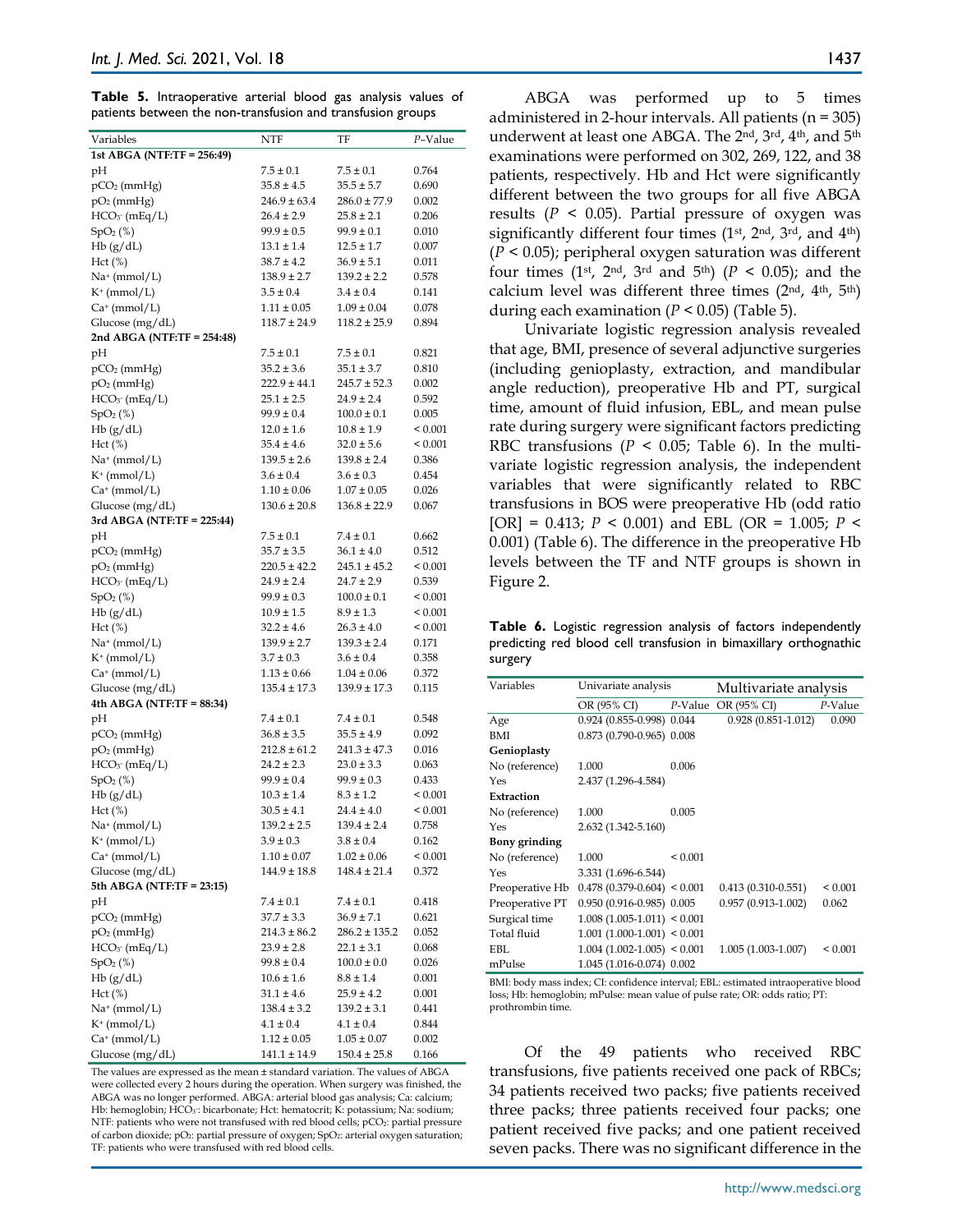variables between the smaller volume transfusion group (same or less than two RBC packs, n = 39) and the larger volume transfusion group (more than two RBC packs,  $n = 10$ ) except for mean body temperature during surgery. The intraoperative mean body temperature of the larger volume transfusion group (35.3 °C) was significantly lower than that of the smaller volume transfusion group (36.0 °C) (*P* = 0.003) (Supplementary Table 1).



# **Discussion**

In the present study, we evaluated predictors of RBC transfusions in 305 patients who underwent BOS. According to the results of this study, patients of the TF group were younger and smaller (height, body weight, and BMI); exhibited lower preoperative Hb and Hct; and had higher preoperative INR, PT, and body temperature. The TF group had a longer surgery time than the NTF group, and accordingly was anesthetized for a longer period. As a result, the amount of fluid infusion was higher due to an increase in EBL. This was probably due to the fact that the TF group underwent adjunctive surgeries. In the TF group, the mean value of intraoperative oxygen saturation and pulse rate were higher and the BIS was lower than NTF group. The only significant difference among the intraoperative ABGA was Hb through 5 times of examinations. In the univariate logistic regression, preoperative Hb and PT, total fluid, EBL, and the mean value of the pulse rate exhibited significant differences among the groups. Among them, preoperative Hb and EBL were considered to be important factors affecting RBC transfusions in multivariate analysis. Since EBL is dependent on factors that are affected by surgery, preoperative Hb was the only factor that can predict RBC transfusion before BOS.

The TF group exhibited higher preoperative body temperature than the NTF group. However, in the TF group, the larger volume transfusion group (more than two RBC packs,  $n = 10$ ) had lower perioperative body temperature compared to the smaller volume transfusion group (same or less than two RBC packs,  $n = 39$ . This result is probably due to the low temperature of the cold pack used for RBC transfusions. However, since both groups showed perioperative body temperatures within the normal range, this result is not considered to have significant clinical importance.

Surgical bleeding or PABD may affect RBC transfusion during BOS. Depending on the surgeon, the amount of bleeding may differ even during similar types of surgery. Therefore, to exclude differences between surgeons, 305 patients who underwent a procedure that was performed by the single surgeon were included in this study. PABD may affect the preoperative condition of the patient, so patients who performed PABD were also excluded.

In orthognathic surgery, RBC transfusions are relatively infrequent with a reported incidence rate of 2-19.5% [5, 23, 25]. In the present study, 49 (16.3%) patients received RBC transfusions. The reason why our study exhibited a relatively higher incidence of RBC transfusions compared to other studies is that the need for transfusion is more conservatively determined than the current guidelines. Our indications for RBC transfusions included intraoperative Hb values lower than 7-8 g/dL and/or when an anesthesiologist determines that RBC transfusion is necessary. Factors that the anesthesiologist in this study considered when deciding to initiate a RBC transfusion include sudden and rapid bleeding, such as arterial bleeding, large blood loss relative to body weight, and unfavorable vital signs.

It has been reported in previous studies that EBL, operative time [15, 23], adjunctive surgical procedures [26, 27], gender, and experience of the surgeon [28] are factors that influence RBC transfusion during orthognathic surgeries. In the present study, the operating time and EBL also exhibited significant differences between the TF and NTF groups. However, these factors are difficult to accurately predict before surgery, and therefore, it is inappropriate to select them as factors predicting whether a RBC transfusion will be performed before surgery. There are also several reports of adjunctive surgical procedure, and the experience of the surgeon is not predictor for RBC transfusion [2, 28]. In the present study, the frequency of additional surgical procedures (genioplasty, tooth extraction, and mandibular angle reduction) were also different between the two groups, with a significant difference in univariate analysis. Multivariate analysis revealed that EBL and preoperative Hb were the factors that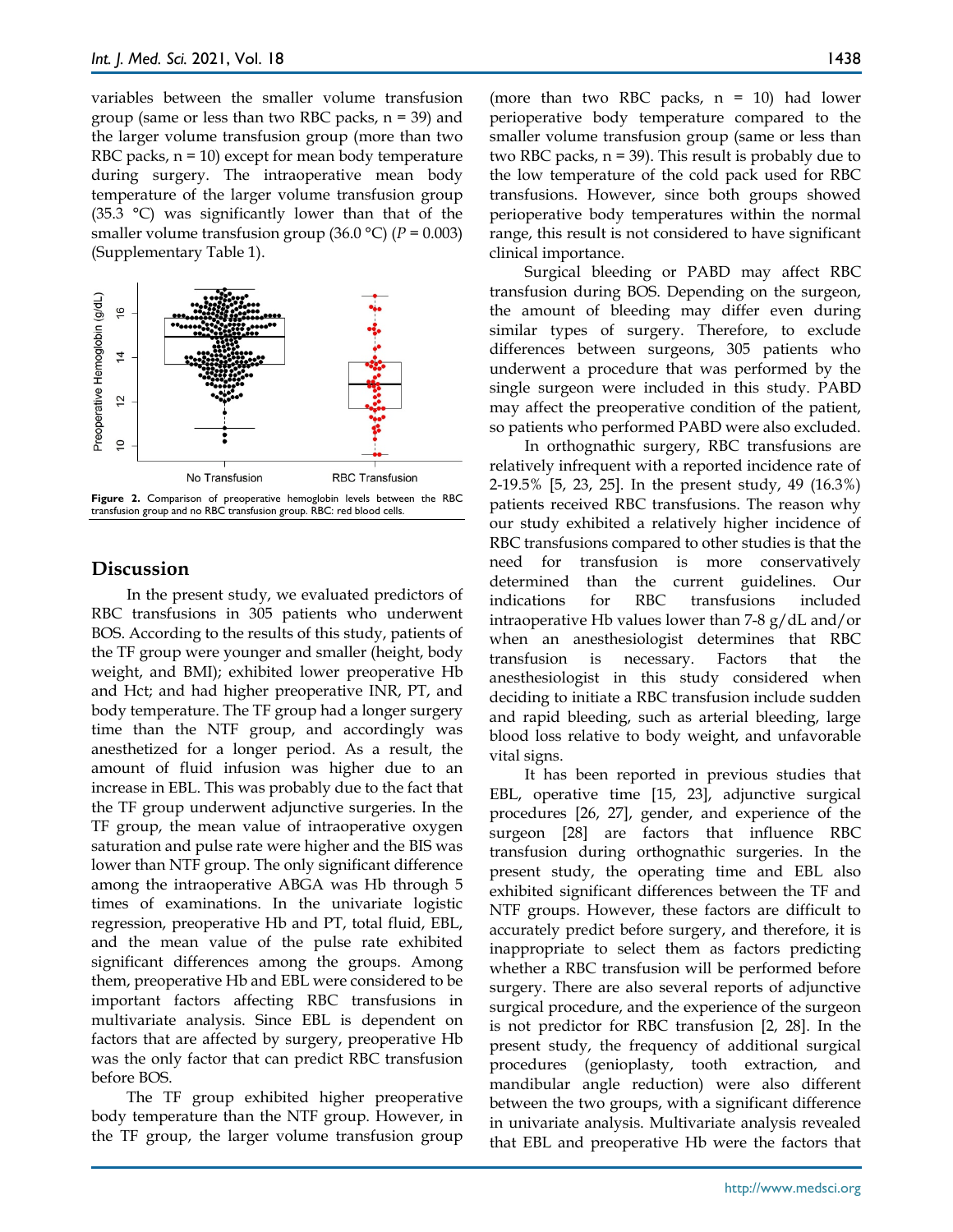predicting whether RBC transfusion was performed during BOS, but preoperative Hb was the only factor that could be accurately evaluated before surgery. This study found that the preoperative Hb level was significantly lower in the group who underwent RBC transfusion. There have been reports that preoperative Hb level is a predictor of transfusion in other kinds of surgery [29, 30], but as far as we know, there have been no reports showing that it can be an independent predictor even in BOS.

It has been reported that blood loss during BOS can be reduced by using induced hypotension anesthesia [17, 31, 32]. In the present study, we maintained the mean arterial pressure between 50 and 65 mmHg only during the main surgical procedure with an overall operation average of approximately 67.7 mmHg. There have been reports that blood pressure was associated with blood loss [1, 33], but in this study, mean arterial pressure did not show a significant difference between the two groups.

Other methods, besides induced hypotension anesthesia, also minimize EBL during orthognathic surgery. Several studies have shown that the intravenous administration or oral irrigation of tranexamic acid are effective in reducing EBL [24, 34, 35]. Desmopressin also affects perioperative bleeding by altering the activity of the von Willebrand factor, which is used in many surgical procedures with bleeding tendencies [36]. Lee et al. showed that acute normovolemic hemodilution can reduce EBL and homologous transfusion when used with PABD and induced hypotensive anesthesia [37]. The head-up tilt positioning is a traditional and effective way to reduce excessive EBL by stabilizing the amount of blood flowing to the head and neck regions [38]. Hydroxide carboxymaltose complexes are gaining popularity as a way to increase the Hb value [39]. In the present study, we demonstrated that low preoperative Hb levels increases the risk of RBC transfusions. Therefore, several methods to reduce EBL, such as induced hypotension anesthesia, the administration of tranexamic acid, desmopressin and hydroxide carboxymaltose complex, acute normovolemic hemodilution, and head-up tilt positioning can help reduce the chance of RBC transfusions.

The present study had the following limitations. First, this study was a retrospective study with a relatively small sample size. By comparison, the number of patients belonging to the TF group was relatively smaller than those of a NTF group. The retrospective study is difficult to be blinded, well-designed, or well-controlled. However, this study only included cases in which one anesthesiologist performed anesthesia and one

surgeon performed surgery to reduce the bias, and excluded patients who underwent PABD. If a multicenter study is conducted with a large number of patients in a situation where the bias is controlled, the reliability can be increased further. Second, we cannot rule out the possibility that other factors that are not included in our dada have influenced RBC transfusion. We tried to collect as much data as possible through EMR. However, data collection was limited because of the retrospective nature of this study. Third, the criteria for RBC transfusion were not uniform in our study subjects. As described in the method section, RBC transfusion was performed when the Hb value was 7-8  $g/dL$  or less, and/or when the anesthesiologist determined that RBC transfusion was necessary. Lastly, another specific limitation is EBL. EBL was calculated by subtracting the volume of saline solution used for irrigation from the total volume accumulated in the suction unit because the amount of small bone pieces, saliva, and soaked gauze could not be precisely calculated. However, since similar types of surgery were performed by a single surgeon, the blood loss excluded from the calculation is expected to be similar in all patients.

# **Conclusion**

RBC transfusion is an essential procedure to save a patient's life and increase long-term success rate of the surgery, but it is expensive and can result in several complications. The chance of RBC transfusions during surgery should be reduced, if possible, by taking steps to reduce the bleeding. This study shows that preoperative Hb is an important predictor for RBC transfusion in BOS. Therefore, if a patient who will undergo BOS has a low preoperative Hb, surgical and anesthetic considerations are required to reduce EBL during surgery.

# **Abbreviations**

ABGA: arterial blood gas analysis; ASA: American Society of Anesthesiologists; BIS: bispectral; BMI: body mass index; BOS: bimaxillary orthognathic surgery; BSSO: bilateral sagittal split osteotomy; EBL: estimated intraoperative blood loss; ECG: electrocardiography; EMR: electronic medical record; Hb: hemoglobin; Hct: hematocrit; INR: international normalized ratio; LFI: Le Fort I; NTF: patients who were not transfused with red blood cells; PABD: preoperative autologous blood donation; PT: prothrombin time; RBC: red blood cell; TF: patients who were transfused with red blood cells.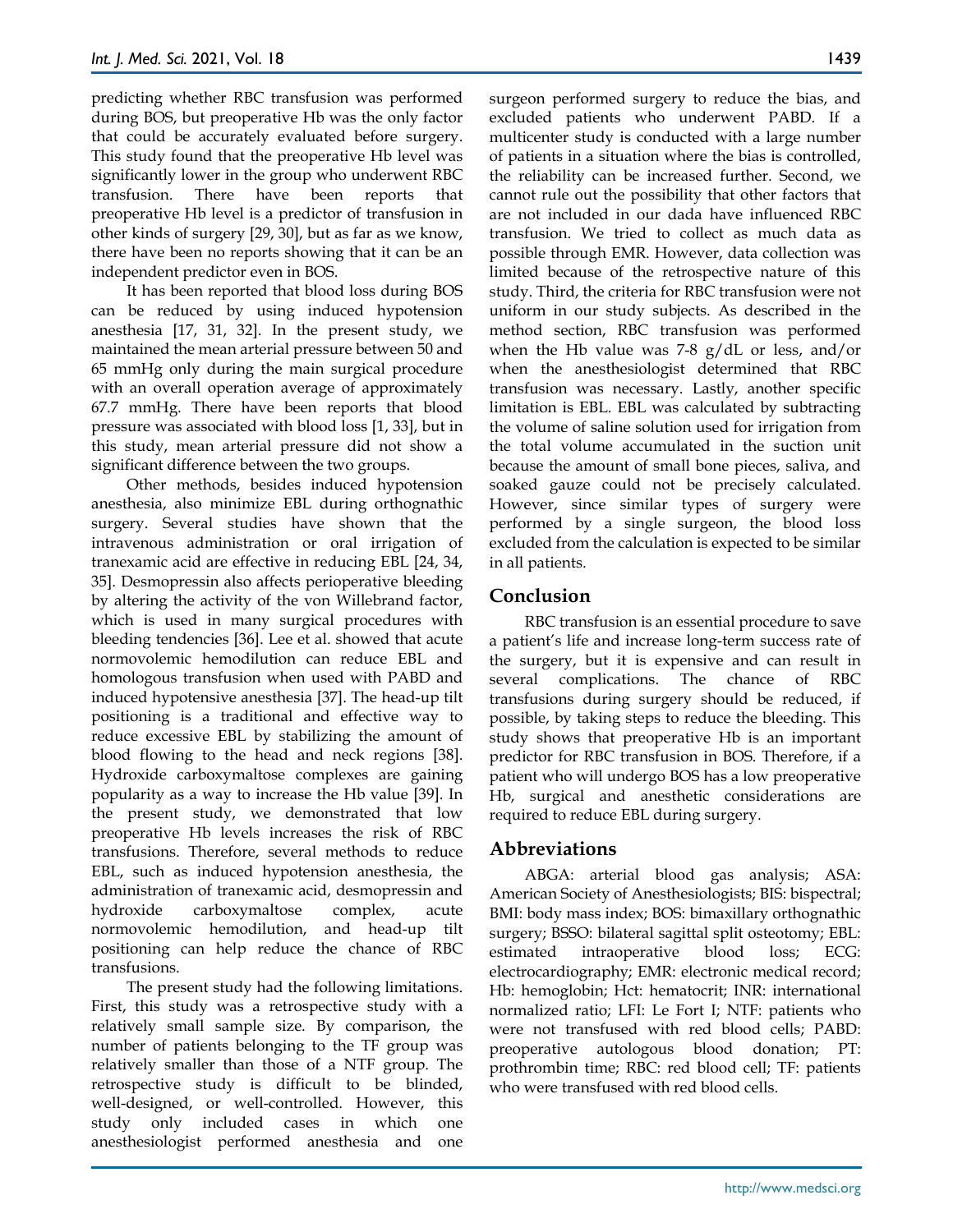# **Supplementary Material**

Supplementary table S1. http://www.medsci.org/v18p1432s1.pdf

## **Acknowledgements**

The authors would like to thank Dental Research Institute of Seoul National University for the English language review.

#### **Ethics Committee Approval and Patient Consent**

Dental Research Institute of Seoul National University Institutional Review Board approval number: S-D20190029.

#### **Author contributions**

Conceptualization: Myong-Hwan Karm; Methodology: Myong-Hwan Karm; Software: Seung-Hyun Rhee; Validation: Myong-Hwan Karm; Formal analysis: Jung-Sub An; Investigation: Seung-Hyun Rhee; Resources: Myong-Hwan Karm; Data curation: Seung-Hyun Rhee; Writing—original draft preparation: Seung-Hyun Rhee and Jung-Sub An; Writing—reviewing and editing: Myong-Hwan Karm; Visualization: Jung-Sub An; Supervision: Kwang-Suk Seo; Project administration: Myong-Hwan Karm.

## **Competing Interests**

The authors have no funding and conflicts of interest to disclose.

#### **References**

- 1. Piñeiro-Aguilar A, Somoza-Martín M, Gandara-Rey JM, García-García A. Blood loss in orthognathic surgery: a systematic review. J Oral Maxillofac Surg. 2011; 69: 885-92.
- 2. Kretschmer W, Köster U, Dietz K, Zoder W, Wangerin K. Factors for intraoperative blood loss in bimaxillary osteotomies. J Oral Maxillofac Surg. 2008; 66: 1399-403.
- 3. Sammanbds N, Cheung LK, Tong AC, Tideman H. Blood loss and transfusion requirements in orthognathic surgery. J Oral Maxillofac Surg. 1996; 54: 21-4.
- 4. Panula K, Finne K, Oikarinen K. Incidence of complications and problems related to orthognathic surgery: a review of 655 patients. J Oral Maxillofac Surg. 2001; 59: 1128-36.
- 5. Al-Shammari FM, Al-Garni BA, Al-Qarzaee MA. Operative time, blood loss, hemoglobin drop, blood transfusion, and hospital stay in orthognathic surgery. Oral Maxillofac Surg. 2017; 21: 259.
- 6. Park S-Y, Seo K-S, Karm M-H. Perioperative red blood cell transfusion in orofacial surgery. J Dent Anesth Pain Med. 2017; 17: 163-81.
- 7. Marciani RD, Dickson LG. Autologous transfusion in orthognathic surgery. J Oral Maxillofac Surg. 1985; 43: 201-4.
- 8. Kurian A, Ward-Booth P. Blood transfusion and orthognathic surgery--a thing of the past? Br J Oral Maxillofac Surg. 2004; 42: 369-70.
- Guyuron B, Vaughan C, Schlecter B. The role of DDAVP (desmopressin) in orthognathic surgery. Ann Plast Surg. 1996; 37: 516-9.
- 10. Zellin G, Rasmusson L, Pålsson J, Kahnberg K-E. Evaluation of hemorrhage depressors on blood loss during orthognathic surgery: a retrospective study. J Oral Maxillofac Surg. 2004; 62: 662-6.
- 11. Kaewpradub P, Apipan B, Rummasak D. Does tranexamic acid in an irrigating fluid reduce intraoperative blood loss in orthognathic surgery? A double-blind, randomized clinical trial. J Oral Maxillofac Surg. 2011; 69: e186-e9.
- 12. Etchason J, Petz L, Keeler E, Calhoun L, Kleinman S, Snider C, et al. The cost effectiveness of preoperative autologous blood donations. N Engl J Med. 1995; 332: 719-24.
- 13. Oh AY, Seo K, Lee G, Kim H. Effect of preoperative autologous blood donation on patients undergoing bimaxillary orthognathic surgery: A retrospective analysis. Int J Oral Maxillofac Surg. 2016; 45: 486-9.
- 14. Yu C, Chow T, Kwan A, Wong S, Fung S. Intra-operative blood loss and operating time in orthognathic surgery using induced hypotensive general anaesthesia: prospective study. Hong Kong Med J. 2000; 6: 307-11.
- 15. Ueki K, Marukawa K, Shimada M, Nakagawa K, Yamamoto E. The assessment of blood loss in orthognathic surgery for prognathia. J Oral Maxillofac Surg. 2005; 63: 350-4.
- 16. Rodrigo C. Induced hypotension during anesthesia with special reference to orthognathic surgery. Anesth Prog. 1995; 42: 41.
- 17. Lin S, McKenna SJ, Yao C-F, Chen Y-R, Chen C. Effects of hypotensive anesthesia on reducing intraoperative blood loss, duration of operation, and quality of surgical field during orthognathic surgery: a systematic review and meta-analysis of randomized controlled trials. J Oral Maxillofac Surg. 2017; 75: 73-86.
- 18. Krekmanov L, Lilja J, Ringqvist M. Posterior repositioning of the entire maxilla without postoperative intermaxillary fixation: A clinical and cephalometric study. Scand J Plast Reconstr Surg Hand Surg. 1990; 24: 53-9.
- 19. Trauner R, Obwegeser H. The surgical correction of mandibular prognathism and retrognathia with consideration of genioplasty: Part I. Surgical procedures to correct mandibular prognathism and reshaping of the chin. Oral Surg Oral Med Oral Pathol. 1957; 10: 677-89.
- 20. Alexander J, Cifu AS. Transfusion of red blood cells. JAMA. 2016; 316: 2038-9.
- 21. Carson JL, Guyatt G, Heddle NM, Grossman BJ, Cohn CS, Fung MK, et al. Clinical practice guidelines from the AABB: red blood cell transfusion thresholds and storage. JAMA. 2016; 316: 2025-35.
- 22. Kozek-Langenecker SA, Ahmed AB, Afshari A, Albaladejo P, Aldecoa C, Barauskas G, et al. Management of severe perioperative bleeding: guidelines from the European Society of AnaesthesiologyFirst update 2016. Eur J Anaesthesiol. 2017; 34: 332-95.
- 23. Al-Sebaei MO. Predictors of intra-operative blood loss and blood transfusion in orthognathic surgery: a retrospective cohort study in 92 patients. Patient Saf Surg. 2014; 8: 41.
- 24. Eftekharian H, Vahedi R, Karagah T, Tabrizi R. Effect of tranexamic acid irrigation on perioperative blood loss during orthognathic surgery: a double-blind, randomized controlled clinical trial. J Oral Maxillofac Surg. 2015; 73: 129-33.
- 25. Faverani LP, Ramalho-Ferreira G, Fabris ALS, Polo TOB, Poli GHS, Pastori CM, et al. Intraoperative blood loss and blood transfusion requirements in patients undergoing orthognathic surgery. Oral Maxillofac Surg. 2014; 18: 305-10.
- 26. Praveen K, Narayanan V, Muthusekhar M, Baig M. Hypotensive anaesthesia and blood loss in orthognathic surgery: a clinical study. Br J Oral Maxillofac Surg. 2001; 39: 138-40.
- 27. Kretschmer W, Baciut G, Bacuit M, Zoder W, Wangerin K. Intraoperative blood loss in bimaxillary orthognathic surgery with multisegmental Le Fort I osteotomies and additional procedures. Br J Oral Maxillofac Surg. 2010; 48: 276-80.
- 28. Rummasak D, Apipan B, Kaewpradup P. Factors that determine intraoperative blood loss in bimaxillary osteotomies and the need for preoperative blood preparation. J Oral Maxillofac Surg. 2011; 69: e456-e60.
- 29. Salido JA, Marín LA, Gómez LA, Zorrilla P, Martínez C. Preoperative hemoglobin levels and the need for transfusion after prosthetic hip and knee surgery: analysis of predictive factors. J Bone Joint Surg. 2002; 84: 216-20.
- 30. Choi S-S, Cho S-S, Kim S-H, Jun I-G, Hwang G-S, Kim Y-K. Factors associated with blood transfusion in donor hepatectomy: results from 2344 donors at a large single center. Transplantation. 2013; 96: 1000-7.
- 31. Ervens J, Marks C, Hechler M, Plath T, Hansen D, Hoffmeister B. Effect of induced hypotensive anaesthesia vs isovolaemic haemodilution on blood loss and transfusion requirements in orthognathic surgery: a prospective, single-blinded, randomized, controlled clinical study. Int J Oral Maxillofac Surg. 2010; 39: 1168-74.
- 32. Eshghpour M, Samieirad S, Attar AS, Kermani H, Seddigh S. Propofol versus remifentanil: Which one is more effective in reducing blood loss during orthognathic surgery? A randomized clinical trial. J Oral Maxillofac Surg. 2018; 76: 1882. e1-. e7.
- 33. Chen C-M, Lai SS-T, Hsu K-J, Lee H-E, Huang H-L. Assessment of the related factors of blood loss and blood ingredients among patients under hypotensive anesthesia in orthognathic surgery. J Craniofac Surg. 2011; 22: 1594-7.